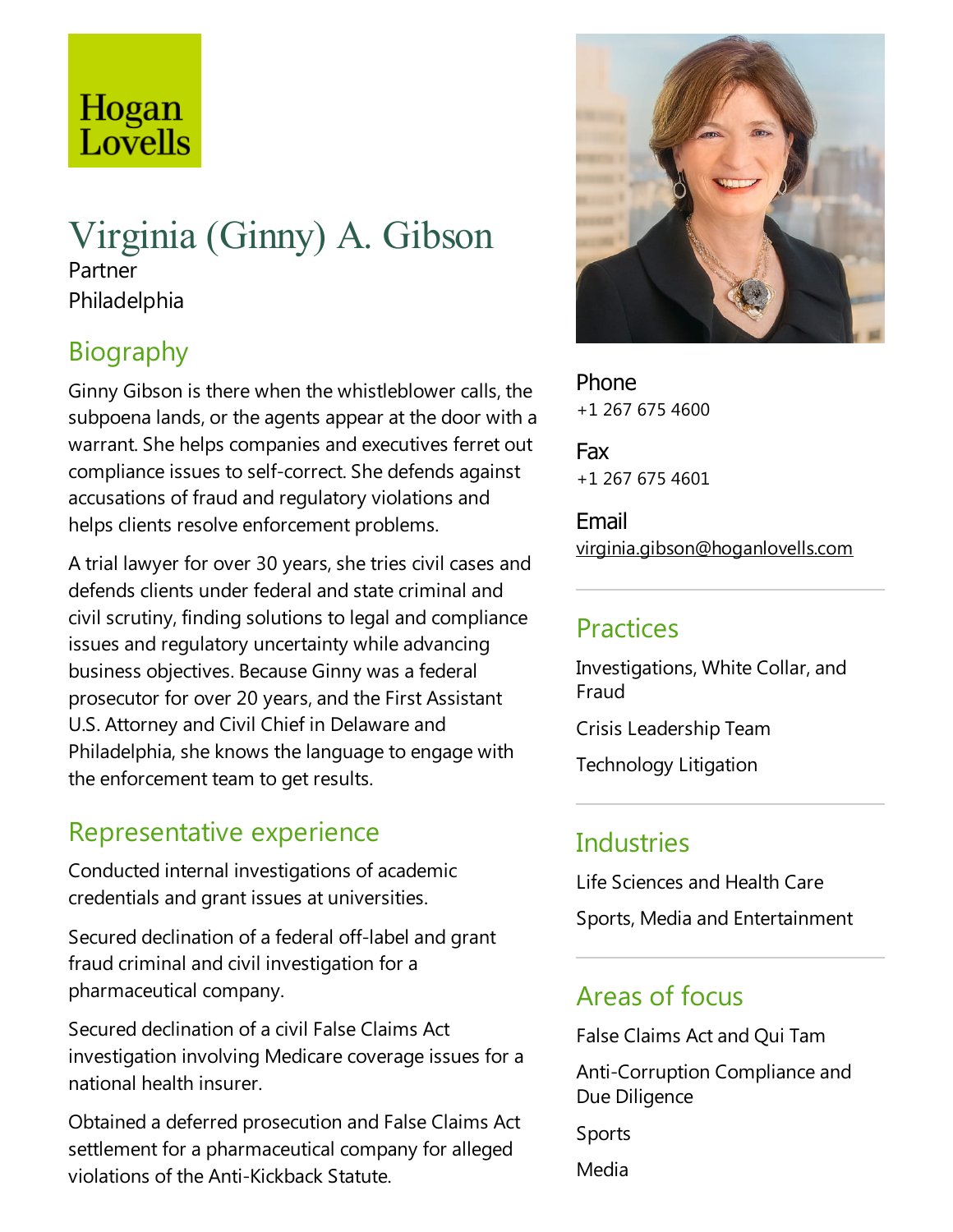Secured declination of Financial Institutions Reform, Recovery, and Enforcement Act investigation of financial services offered by a bank client.

Represented witnesses in a major defense contract fraud criminal prosecution.

Represented a manufacturer in connection with a voluntary disclosure of Clean Water Act violations.

Represented a hospital in connection with a voluntary disclosure of potentially medically unnecessary surgeries.

Successfully defended academic safety net health system at full evidentiary hearing to defeat FTC and Pennsylvania Attorney General effort to stop merger.

Represented global pharmaceutical manufacturer in Lanham Act dispute with competitor.

Secured declination of criminal investigation by DOJ for electronic medical records developer where allegations concerned violation of the HHS Office of National Coordinator software standards.

Represented pharmaceutical manufacturing company in US\$600m criminal, civil, and administrative resolution of alleged health care fraud causing medically unnecessary prescriptions.

Represented academic medical center in defense of civil False Claims Act suit by whistleblower relating to alleged unnecessary surgeries and upcoding in relation to the Stark Act.

Representing children who are victims of abuse and neglect as a Child Advocate in Philadelphia County Family Court.

Convinced U.S. Attorney to secure dismissal of whistleblower suit against global pharmaceutical manufacturer for alleged violation of Anti-Kickback Statute in relation to patient support services.

Represented former military officers serving as witnesses in a major defense contract fraud criminal prosecution related to services for troops in Afghanistan.

Esports and Gaming

### Education and admissions

### Education

J.D., Boston University School of Law, cum laude, 1980

B.A., DePauw University, cum laude, 1976

## **Memberships**

Board Member, The Public Interest Law Center

#### Bar admissions and qualifications

Pennsylvania

Delaware

**Massachusetts** 

### Court admissions

U.S. District Court, Western District of Pennsylvania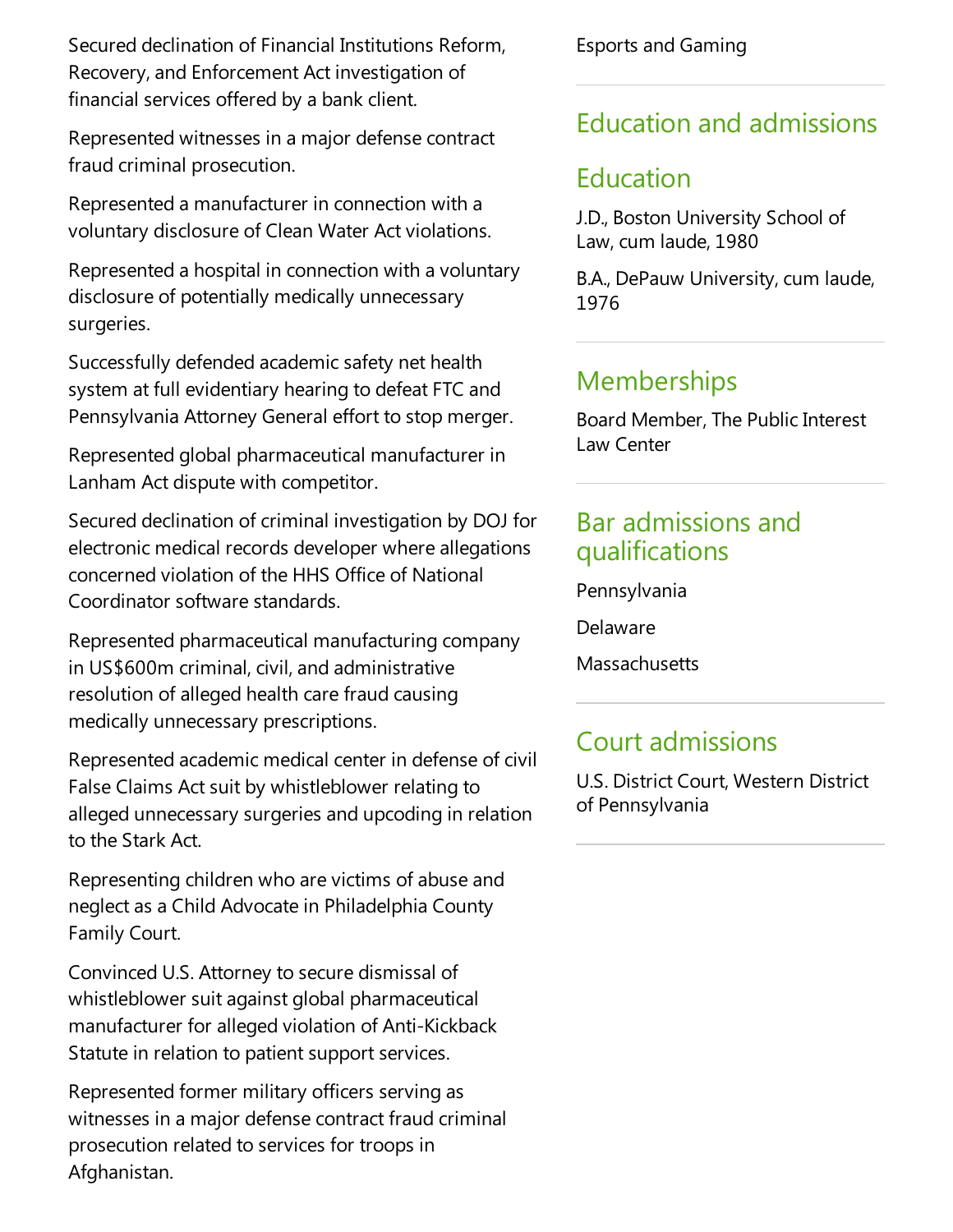Secured injunction for the city of Philadelphia in its suit to prevent the DOJ from withholding grant funds and secured declaratory judgment that its policies did not createa"Sanctuary City."

Secured a highly favorable settlement during jury trial for global medical device company in defense of trade secret and business tort claims after cross examination of opponent's CEO.

#### Awards and rankings

- **Fellow, American College of Trial Lawyers, 2021**
- **Litigation: White-Collar Crime & Government** Investigations (Pennsylvania), Chambers USA, 2020- 2021
- **Litigator of the Week (11 December), The American** Lawyer, 2020
- White Collar Crime, *Pennsylvania Super Lawyers*, 2014-2021
- Attorney of the Year (Finalist), The Legal Intelligencer, 2019
- Woman of the Year, The Legal Intelligencer, 2012

#### Latest thinking and events

- **Press Releases** 
	- $\blacksquare$  PA lawsuit taking on preemption of local gun safety laws dismissed; City of Philadelphia and families of gun violence victims vow to appeal
- **Press Releases** 
	- $\blacksquare$  Hogan Lovells, families of gun violence victims, the City of Philadelphia, and CeaseFirePA present first court argument in their case against Pennsylvania Firearm Preemption
- **Awards and Rankings** 
	- **Nituman** Virginia Gibson admitted to American College of Trial Lawyers
- **Press Releases** 
	- $\blacksquare$  Hogan Lovells secures final victory in major Philadelphia healthcare merger
- **Awards and Rankings**